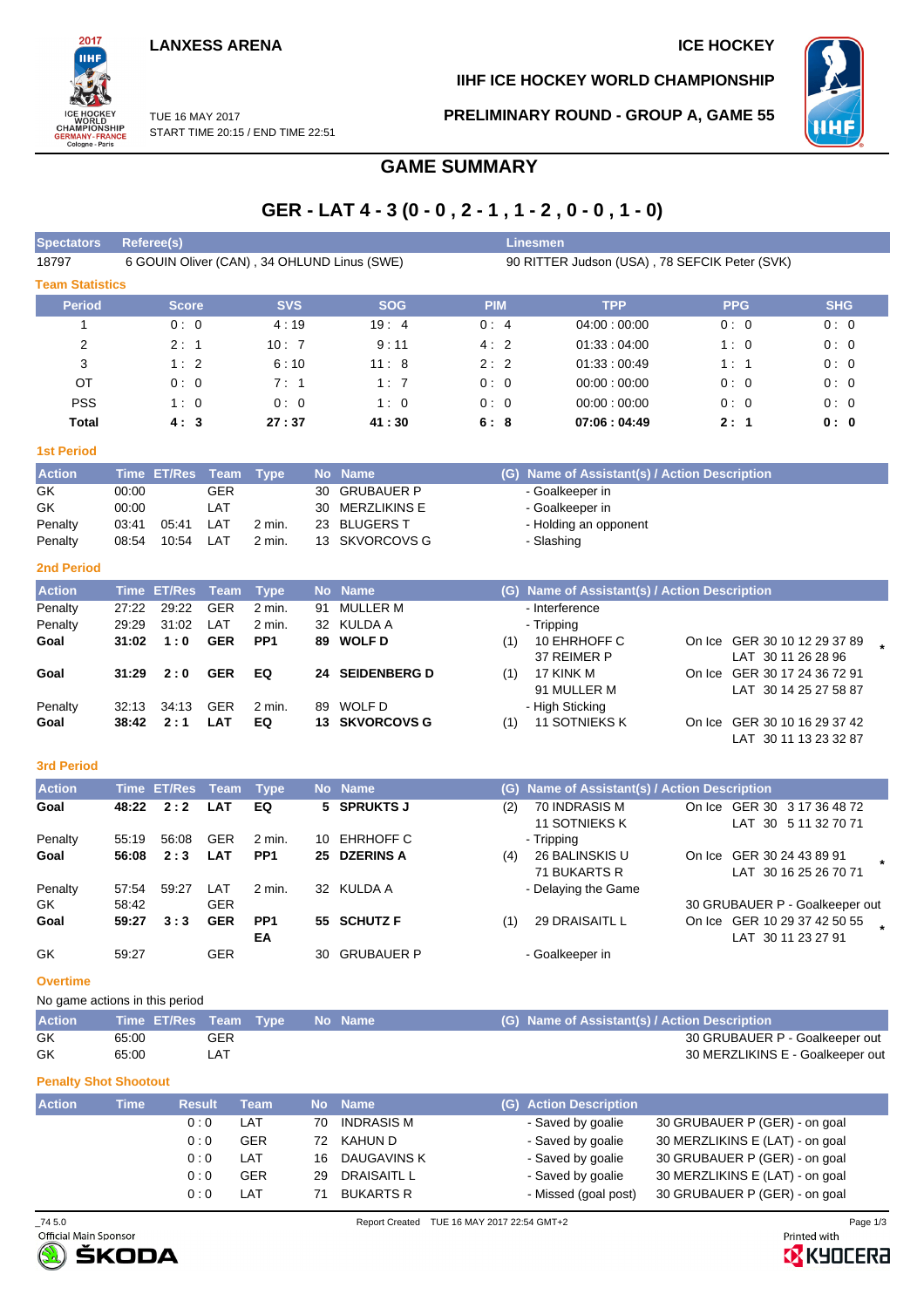# **LANXESS ARENA ICE HOCKEY**

START TIME 20:15 / END TIME 22:51

TUE 16 MAY 2017





## **IIHF ICE HOCKEY WORLD CHAMPIONSHIP**

**PRELIMINARY ROUND - GROUP A, GAME 55**



| <b>Action</b> | <b>Time</b> ' | Result    | Team       |    | No Name \        |     | (G) Action Description |                                 |
|---------------|---------------|-----------|------------|----|------------------|-----|------------------------|---------------------------------|
|               |               | ∣∴∩       | <b>GER</b> |    | 95 TIFFELS F     |     | - Scored               | 30 MERZLIKINS E (LAT) - on goal |
| <b>GWG</b>    | 65:00         | $\cdot$ 0 | GER        | 95 | <b>TIFFELS F</b> | (2) |                        |                                 |

### **Goalkeeper Records**

### **Team : GER - Germany Team : LAT - Latvia**

| No Name                 |    | SOG SVS | <b>MIP</b> | l No Name           |    | SOG SVS | <b>MIP</b> |
|-------------------------|----|---------|------------|---------------------|----|---------|------------|
| 30 GRUBAUER Philipp     | 30 | 27      | 64:15      | 30 MERZLIKINS Elvis | 41 | 37      | 65:00      |
| 33 AUS den BIRKEN Danny |    |         |            | 74 PUNNENOVS Ivars  |    |         |            |

#### **Game Statistics**

| <b>Feam:GER (white)</b> |                                                        |    |          |   |          |    |          |                   |        |          |                |                |              |          |       |      |             |                     |                     |                             |    |      |
|-------------------------|--------------------------------------------------------|----|----------|---|----------|----|----------|-------------------|--------|----------|----------------|----------------|--------------|----------|-------|------|-------------|---------------------|---------------------|-----------------------------|----|------|
|                         | <b>Head Coach: STURM Marco</b><br><b>Shots on Goal</b> |    |          |   |          |    |          |                   |        |          |                |                |              |          |       |      | Time on Ice |                     |                     |                             |    |      |
| No Pos Name             |                                                        | G. | A        | P |          |    |          | PIM FO+ FO- FO+/- | FO%    |          | $\overline{2}$ |                | 3 OT TS      |          | $+/-$ |      | 2           | 3                   | <b>OT</b>           | <b>TOT SHF AVG</b>          |    |      |
| 10 D                    | EHRHOFF Christian +C                                   | 0  |          |   | 2        | 0  | 0        | 0                 | 0.00   |          | $\overline{2}$ | 1              | 0            | 4        | -1    | 8:25 |             | 8:24 8:52 2:01      |                     | 27:42                       | 30 | 0:55 |
| 17 F                    | KINK Marcus +A                                         | 0  |          |   | 0        | 0  | 2        | $-2$              | 0.00   | 0        | 1              | 0              | 0            |          | 0     |      |             |                     |                     | 4:09 5:50 3:48 0:00 13:47   | 19 | 0:43 |
| 22 F                    | <b>PLACHTA Matthias</b>                                | 0  | 0        | 0 | 0        | 0  | $\Omega$ | 0                 | 0.00   | 2        | 0              | 0              | 0            | 2        | 0     |      |             |                     | 4:05 3:48 4:49 0:00 | 12:42                       | 19 | 0:40 |
| 48 D                    | <b>HORDLER Frank</b>                                   | 0  | 0        | 0 | 0        | 0  | $\Omega$ | 0                 | 0.00   | 0        | 0              | 0              | 0            | 0        | -1    |      |             |                     |                     | 4:34 4:31 4:34 1:16 14:55   | 17 | 0:52 |
| 72 F                    | <b>KAHUN Dominik</b>                                   | 0  | 0        | 0 | 0        | 6  |          | -1                | 46.15  | 0        | 0              | 0              | 0            | 0        | 0     |      |             |                     |                     | 4:32 3:04 4:14 1:12 13:02   | 19 | 0:41 |
| 2 D                     | <b>REUL Denis</b>                                      | 0  | 0        | 0 | 0        | 0  | 0        | 0                 | 0.00   |          | 0              |                | 0            | 2        |       |      |             |                     |                     | 0 4:27 6:11 4:55 0:00 15:33 | 21 | 0:44 |
| 43 F                    | <b>FAUSER Gerrit</b>                                   | 0  | 0        | 0 | 0        | 0  | 0        | 0                 | 0.00   | 0        | 0              | 0              | 0            | $\Omega$ | 0     |      |             | 1:10 2:35 1:11 0:00 |                     | 4:56                        |    | 0:42 |
| 55 F                    | SCHUTZ Felix (BP)                                      |    | 0        | 1 | $\Omega$ | 1  | 1        | 0                 | 50.00  | 3        | 0              | 1              | 0            | 4        | 0     |      |             | 4:04 2:28 2:41 0:00 |                     | 9:13                        | 15 | 0:36 |
| 91 D                    | <b>MULLER Moritz</b>                                   | 0  | 1        |   | 2        | 0  | 0        | 0                 | 0.00   | 0        | 0              | 0              | 0            | 0        | $+1$  |      |             |                     | 6:25 6:59 6:42 0:00 | 20:06                       | 28 | 0:43 |
| 95 F                    | <b>TIFFELS Frederik</b>                                | 1  | $\Omega$ | 1 | 0        | 1  | 1        | 0                 | 50.00  | 0        | 1              | 0              | 1            | 2        | 0     |      |             | 4:48 2:13 1:32 0:46 |                     | 9:19                        | 15 | 0:37 |
| 16 D                    | ABELTSHAUSER Konrad                                    | 0  | 0        | 0 | 0        | 0  | 0        | 0                 | 0.00   | 0        | 0              | 0              | 0            | 0        | -1    |      |             | 2:56 2:44 4:17 0:00 |                     | 9.57                        | 10 | 0:59 |
| 24 D                    | SEIDENBERG Dennis +A                                   | 1  | 0        | 1 | 0        | 0  | $\Omega$ | $\Omega$          | 0.00   | 3        | 1              | 1              | 1            | 6        | $+1$  |      |             |                     |                     | 7:32 8:11 7:32 1:42 24:57   | 32 | 0:46 |
| 29 F                    | <b>DRAISAITL Leon</b>                                  | 0  | 1        | 1 | 0        | 12 | 13       | -1                | 48.00  | 0        |                | 2              | 0            | 3        | -1    |      |             |                     |                     | 7:25 7:01 8:19 1:52 24:37   | 29 | 0:50 |
| 50 F                    | <b>HAGER Patrick</b>                                   | 0  | 0        | 0 | 0        | 13 | 8        | 5                 | 61.90  | 2        |                | $\overline{2}$ | 0            | 5        | 0     |      |             |                     | 5:15 5:50 5:37 1:28 | 18:10                       | 25 | 0:43 |
| 89 F                    | <b>WOLF David</b>                                      | 1  | 0        |   | 2        | 0  | 0        | 0                 | 0.00   | $\Omega$ |                | 1              | 0            | 2        | 0     |      |             |                     |                     | 6:07 3:44 3:35 0:00 13:26   | 18 | 0:44 |
| 3 D                     | <b>KRUEGER Justin</b>                                  | 0  | 0        | 0 | 0        | 0  | 0        | 0                 | 0.00   | 0        | 0              | 0              | 0            | 0        | -1    |      |             | 1:19 1:24 1:25 0:00 |                     | 4:08                        | 6  | 0:41 |
| 12 F                    | <b>MACEK Brooks</b>                                    | 0  | 0        | 0 | 0        | 0  | 0        | 0                 | 0.00   | 0        | 1              | 0              | 0            | 1        | 0     |      |             | 5:29 4:43 5:29 0:23 |                     | 16:04                       | 19 | 0:50 |
| 36 F                    | <b>SEIDENBERG Yannic</b>                               | 0  | 0        | 0 | 0        | 1  | 0        |                   | 100.00 | 1        | 0              | 0              | 0            | 1        | 0     |      |             | 4:13 5:07 3:49 1:00 |                     | 14:09                       | 20 | 0:42 |
| 37 F                    | <b>REIMER Patrick</b>                                  | 0  | 1        | 1 | $\Omega$ | 0  | 1        | -1                | 0.00   | 4        | $\mathbf 0$    | 0              | 0            | 4        | -1    |      |             | 7:32 5:48 8:18 1:31 |                     | 23:09                       | 26 | 0:53 |
| 42 F                    | <b>EHLIZ Yasin</b>                                     | 0  | 0        | 0 | 0        | 1  | 2        | -1                | 33.33  | 2        | $\mathbf 0$    | 2              | 0            | 4        | $-1$  |      |             |                     |                     | 5:34 5:07 7:58 1:44 20:23   | 26 | 0:47 |
| 30 GK                   | <b>GRUBAUER Philipp</b>                                | 0  | 0        | 0 | 0        |    |          |                   |        | 0        | 0              | 0              | 0            | 0        |       |      |             |                     |                     |                             |    |      |
| 33 GK                   | AUS den BIRKEN Danny                                   | 0  | 0        | 0 | 0        |    |          |                   |        | 0        | 0              | 0              | 0            | $\Omega$ |       |      |             |                     |                     |                             |    |      |
| <b>Total</b>            |                                                        | 4  | 5        | 9 | 6        | 35 | 35       | 0                 | 50.00  | 19       | 9              | 11             | $\mathbf{2}$ | -41      |       |      |             |                     |                     |                             |    |      |

| Team: LAT (maroon) |                                   |          |             |          |   |    |          |                     |          |   |                |          |                      |          |       |            |                     |               |             |            |            |            |
|--------------------|-----------------------------------|----------|-------------|----------|---|----|----------|---------------------|----------|---|----------------|----------|----------------------|----------|-------|------------|---------------------|---------------|-------------|------------|------------|------------|
|                    | <b>Head Coach: HARTLEY Robert</b> |          |             |          |   |    |          |                     |          |   |                |          | <b>Shots on Goal</b> |          |       |            |                     |               | Time on Ice |            |            |            |
| No Pos Name        |                                   | G.       | А           | P        |   |    |          | $PIM FO+ FO- FO+/-$ | FO%      |   | $\overline{2}$ |          | 3 OT TS              |          | $+/-$ |            | $\overline{2}$      | 3             | <b>OT</b>   | <b>TOT</b> | <b>SHF</b> | <b>AVG</b> |
| 11 D               | <b>SOTNIEKS Kristaps</b>          | 0        | 2           | 2        | 0 | 0  | 0        | 0                   | 0.00     | 0 | 0              | 0        | 0                    | $\Omega$ | $+2$  | 8:59       | 8:19                | 8:40          | 0:00        | 25:58      | 42         | 0:37       |
| 16 F               | DAUGAVINS Kaspars +C              | $\Omega$ | 0           | $\Omega$ | 0 | 4  | 3        |                     | 57.14    | 0 | 3              |          |                      | 5        | 0     | 5:11       | 6:45                | 4:19          | 1:15        | 17:30      | 31         | 0:33       |
| 25 F               | <b>DZERINS Andris</b>             |          | $\Omega$    |          | 0 | 10 | 8        | 2                   | 55.56    | 2 | 0              |          |                      |          |       | 4:57       | 7:10                | 4:40          | 1:47        | 18:34      | 33         | 0:33       |
| 32 D               | KULDA Arturs +A                   | 0        | $\mathbf 0$ | 0        | 4 | 0  | $\Omega$ | 0                   | 0.00     | 0 | 0              |          | 0                    |          |       | $+2$ 10:00 | 7:14 7:58 0:00      |               |             | 25:12      | 42         | 0:36       |
| 71 F               | <b>BUKARTS Roberts</b>            | 0        |             |          | 0 | 0  | 0        | 0                   | 0.00     | 0 | 3              | $\Omega$ | 3                    | 6        | $+1$  | 4:56       | 7:08 5:12           |               | 1:25        | 18:41      | 31         | 0:36       |
| 5 F                | SPRUKTS Janis +A                  |          | 0           |          | 0 | 6  | 5        |                     | 54.55    | 0 | 0              |          | 0                    |          | $+1$  |            | 3:00 5:23 6:13 0:06 |               |             | 14:42      | 25         | 0:35       |
| 14 F               | <b>BUKARTS Rihards</b>            | 0        | $\mathbf 0$ | 0        | 0 | 0  | 0        | 0                   | 0.00     | 0 | 0              | 0        | 0                    | 0        | -1    |            | $3:15$ 4:57         | 3:48 0:33     |             | 12:33      | 23         | 0:32       |
| 27 D               | <b>CIBULSKIS Oskars</b>           | 0        | 0           | $\Omega$ | 0 | 0  | 0        | 0                   | 0.00     | 0 | 0              | 0        | 0                    | 0        | -1    |            | $8:20$ 6:11         | 7.44          | 1:15        | 23:30      | 41         | 0:34       |
| 58 D               | <b>GALVINS Guntis</b>             | 0        | 0           | 0        | 0 | 0  |          | -1                  | 0.00     | 0 | 0              | 0        |                      |          | -1    | 8:50       | 7:07                | 6:07          | 1:16        | 23:20      | 38         | 0:36       |
| 70 F               | <b>INDRASIS Miks</b>              | 0        |             |          | 0 | 0  | 0        | $\Omega$            | 0.00     | 0 |                | $\Omega$ | 0                    |          | $+1$  |            | 4:18 6:49           | 5:34          | 1:16        | 17:57      | 31         | 0:34       |
| 13 F               | <b>SKVORCOVS Gunars</b>           |          | 0           |          | 2 | 0  |          | -1                  | 0.00     |   |                |          | 0                    |          | $+1$  |            | 2:04 1:29           | 5:11          | 0:00        | 8:44       | 17         | 0:30       |
| 26 D               | <b>BALINSKIS Uvis</b>             | 0        |             |          | 0 | 0  | 0        | 0                   | 0.00     | 0 | 0              |          | 0                    |          | 0     |            | 2:32 5:22 3:53      |               | 2:24        | 14:11      | 24         | 0:35       |
| 28 F               | <b>GIRGENSONS Zemgus</b>          | 0        | 0           | 0        | 0 | 11 | 12       | -1                  | 47.83    |   | 2              | 0        |                      | 4        | 0     | 6:55       | 4:09                | 3:52 2:12     |             | 17:08      | 30         | 0:34       |
| 29 D               | <b>FREIBERGS Ralfs</b>            | 0        | 0           | 0        | 0 | 0  | 0        | 0                   | 0.00     | 0 | 0              |          | 0                    |          | 0     |            | 2:06 3:26           | 4:28 0:00     |             | 10:00      | 16         | 0:37       |
| 91 F               | <b>KENINS Ronalds</b>             | 0        | 0           | 0        | 0 | 0  | 0        | 0                   | 0.00     | 0 | 0              |          | 0                    |          | 0     | 4:20       | 4:23 5:03           |               | 1:17        | 15:03      | 23         | 0:39       |
| 4 D                | <b>BINDULIS Kristofers</b>        | 0        | 0           | 0        | 0 | 0  | $\Omega$ | 0                   | 0.00     | 0 | 0              | 0        | 0                    | 0        | 0     |            | $0:00$ $0:00$       | $0:00$ $0:00$ |             | 0:00       | $\Omega$   | 0:00       |
| 23 F               | <b>BLUGERS Teodors</b>            | 0        | 0           | 0        | 2 | 2  | 5        | -3                  | 28.57    | 0 | 0              |          | 0                    |          | $+1$  |            | 6:04 1:48           | 5:33          | 0:00        | 13:25      | 25         | 0:32       |
| 79 F               | <b>PAVLOVS Vitalijs</b>           | 0        | $\Omega$    | 0        | 0 | 2  | $\Omega$ |                     | 2 100.00 | 0 |                |          | ი                    | 0        | 0     | 0:10       | 2:49                | 0:00          | 0:00        | 2:59       | 4          | 0:44       |